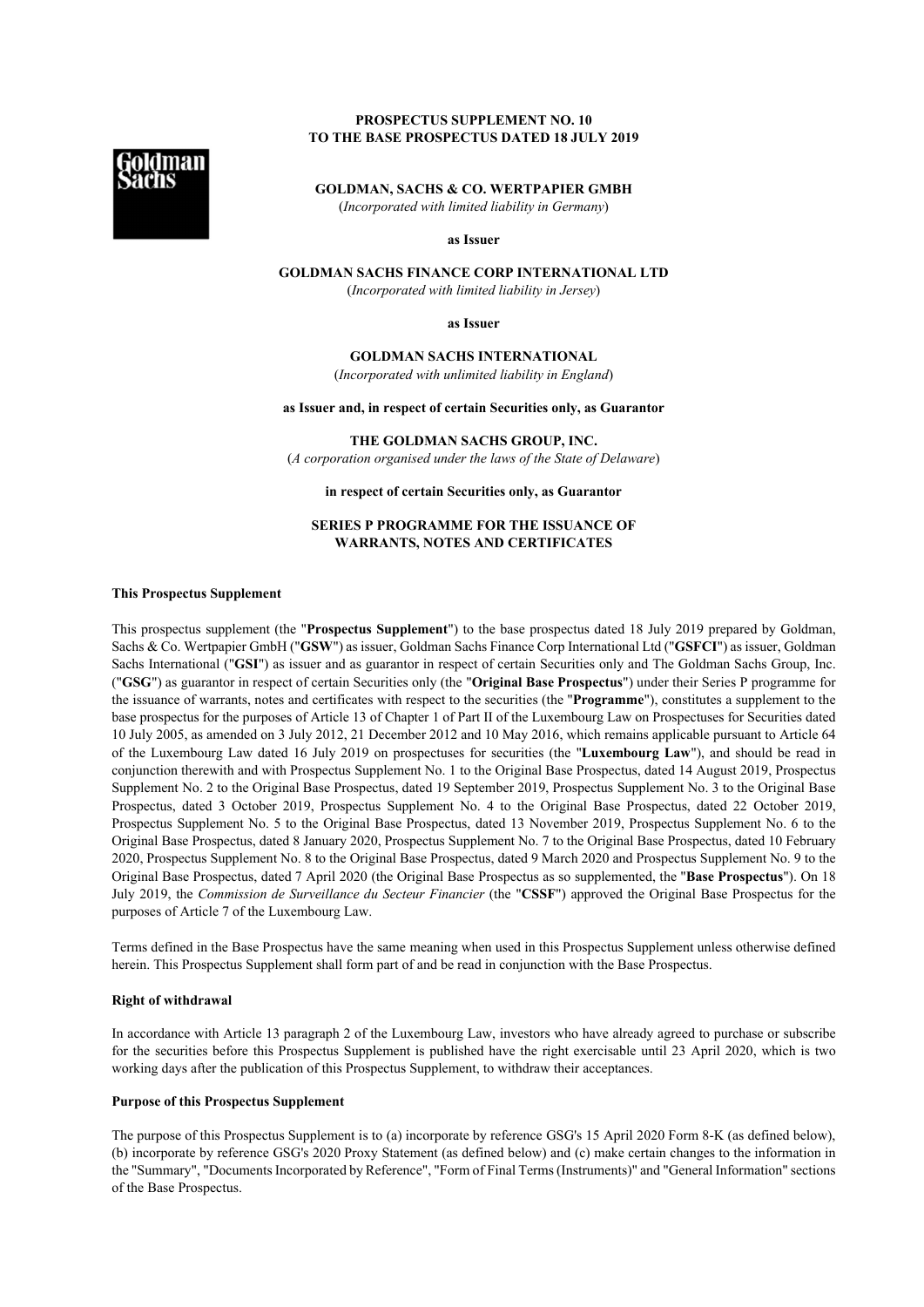This Prospectus Supplement and the documents incorporated by reference into this Prospectus Supplement will be available on the website of the Luxembourg Stock Exchange at *www.bourse.lu*.

## **Information being supplemented**

#### *Incorporation by reference*

This Prospectus Supplement supplements the Base Prospectus by incorporating by reference (a) the Current Report on Form 8-K dated 15 April 2020 of The Goldman Sachs Group, Inc. ("**GSG's 15 April 2020 Form 8-K**"), as filed with the U.S. Securities and Exchange Commission ("**SEC**") on 15 April 2020, and (b) the Proxy Statement relating to GSG's 2020 Annual Meeting of Shareholders on 30 April 2020 ("**GSG's 2020 Proxy Statement**"), as filed with the SEC on 20 March 2020.

Copies of GSG's 15 April 2020 Form 8-K and GSG's 2020 Proxy Statement have been filed with the CSSF in its capacity as competent authority under the Luxembourg Law.

GSG's 15 April 2020 Form 8-K and GSG's 2020 Proxy Statement are incorporated by reference into, and forms part of, this Prospectus Supplement, and the information contained in this Prospectus Supplement, GSG's 15 April 2020 Form 8-K and GSG's 2020 Proxy Statement shall be deemed to update and, where applicable, supersede any information contained in the Base Prospectus, or any documents incorporated by reference therein.

#### **Information incorporated by reference**

*GSG's 15 April 2020 Form 8-K\**

| Item $2.02$  | Results of Operations and Financial Condition                                                                           | Page 3                                               |
|--------------|-------------------------------------------------------------------------------------------------------------------------|------------------------------------------------------|
| Item $9.01$  | <b>Financial Statements and Exhibits</b>                                                                                | Page 4                                               |
| Exhibit 99.1 | Press release of GSG dated 15 April 2020 containing financial<br>information for its first quarter ended March 31, 2020 | Pages 6-17 (marked as<br>pages 1-11 of Exhibit 99.1) |

\*The page number referenced above in relation to GSG's 15 April 2020 Form 8-K relates to the order in which the page appears in the PDF version of such document.

#### *GSG's 2020 Proxy Statement*

| <i>Executive Summary</i>                      | Pages $1 - 9$ |
|-----------------------------------------------|---------------|
| Corporate Governance                          | Pages 10 - 28 |
| <b>Compensation Matters</b>                   | Pages 31 - 61 |
| <b>Audit Matters</b>                          | Pages 62 - 64 |
| Certain Relationships and Related Transaction | Pages 70 - 73 |
| <b>Beneficial Ownership</b>                   | Pages 74 - 76 |

## **Amendments to the Summary**

The Summary, as supplemented prior to this Prospectus Supplement, is amended and supplemented as follows:

(a) The following definition of "Index Multiplier" in Element C.18 on page 37 of the Original Base Prospectus shall be deleted in its entirety and replaced with the following:

| "C.18" | Return on               | <b>Index Multiplier:</b> an amount determined by the Calculation Agent in its |
|--------|-------------------------|-------------------------------------------------------------------------------|
|        | Securities <sup>1</sup> | discretion by reference to the realised dividend yield of the Index as of the |
|        |                         | relevant date.]"                                                              |
|        |                         |                                                                               |

(b) The following Underlying Asset Table shall be inserted in Element C.20 on page 49 of the Original Base Prospectus: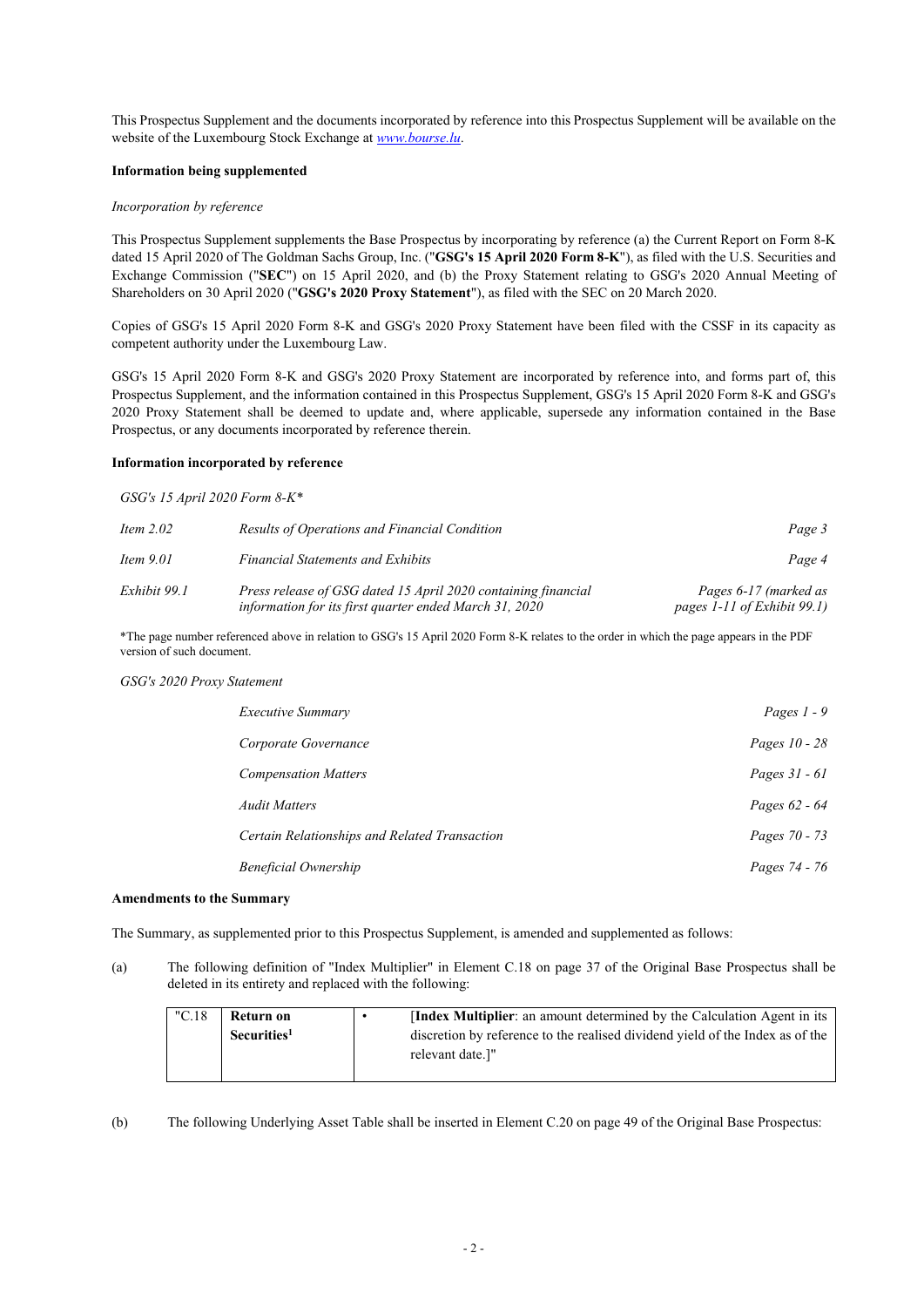| "C.20" | The<br>underlying<br>Asset[s] | <b>Asset</b>                                       | [Underlying   Bloomberg<br>/ Reuters /<br><b>ISIN</b> (Insert<br>for Share or<br>Fund<br>underlying<br>$\{assert\}$ | [Exchange]<br>[Trading Facility/<br><b>IFX</b> Price<br><b>Source</b> ][Derivatives<br><b>Exchangel</b><br>[Index Sponsor] | [Base]<br><b>Currency</b> | [Asset<br>Currency] Price | <b>[Reference</b><br>(Initial)] | <b>Asset</b><br><b>Initial</b><br><b>Price</b> | [Initial<br>Valuel | [Weighting]<br><b>[Variable</b><br><b>Floor Levell</b> |
|--------|-------------------------------|----------------------------------------------------|---------------------------------------------------------------------------------------------------------------------|----------------------------------------------------------------------------------------------------------------------------|---------------------------|---------------------------|---------------------------------|------------------------------------------------|--------------------|--------------------------------------------------------|
|        |                               | [insert name [insert]<br>οf<br>underlying<br>asset |                                                                                                                     | [insert]                                                                                                                   | [insert]                  | [insert]                  | [insert]                        |                                                |                    | [insert]                                               |

(c) The formula immediately below the words "[*If Nominal Call is specified, insert:*" on page 47 of the Original Base Prospectus shall be deleted and replaced with the following:

 $NA \times P \times Max(0; Perf - Strike) \times FXR$ 

## **Amendments to the Base Prospectus**

The Base Prospectus, as supplemented prior to this Prospectus Supplement, is amended and supplemented as follows:

## 1. **Amendments to the section entitled "Documents Incorporated by Reference"**

The information in the section entitled "Documents Incorporated by Reference" is amended and supplemented by deleting sub-section 4 entitled "The Goldman Sachs Group, Inc." on pages 149 to 151 of the Original Base Prospectus in its entirety and replacing it with the following:

## **"4. The Goldman Sachs Group, Inc.**

GSG files documents and information with the SEC. The following documents, which have previously been published and filed with the SEC, shall be deemed to be incorporated by reference in, and to form part of, this Base Prospectus:

- (a) The Proxy Statement relating to GSG's 2020 Annual Meeting of Shareholders on 30 April 2020 ("**GSG's 2020 Proxy Statement**"), as filed with the SEC on 20 March 2020;
- (b) The Current Report on Form 8-K dated 15 April 2020 for the first fiscal quarter ended 31 March 2020 of The Goldman Sacks Group Inc. ("**GSG's 15 April 2020 Form 8-K**") including Exhibit 99.1 ("**Exhibit 99.1 to GSG's 15 April 2020 Form 8-K**") as filed with the SEC on 15 April 2020;
- (c) The Annual Report on Form 10-K for the fiscal year ended 31 December 2019 of The Goldman Sachs Group, Inc. ("**GSG's 2019 Form 10-K**"), containing financial statements relating to the fiscal years ended 31 December 2019, 31 December 2018 and 31 December 2017, including Exhibit 21.1, as filed with the U.S. Securities and Exchange Commission on 21 February 2020;
- (d) The Current Report on Form 8-K dated 15 January 2020 of The Goldman Sachs Group Inc ("**GSG's 15 January 2020 Form 8-K**"), including Exhibit 99.1 ("**Exhibit 99.1 to GSG's 15 January 2020 Form 8-K")** as filed with the SEC on 15 January 2020;
- (e) The Quarterly Report on Form 10-Q for the third fiscal quarter ended 30 September 2019 of The Goldman Sachs Group, Inc. ("**GSG's 2019 Third Quarter Form 10-Q**"), as filed with the SEC on 31 October 2019;
- (f) The Current Report on Form 8-K dated 15 October 2019 of The Goldman Sachs Group, Inc. ("**GSG's 15 October 2019 Form 8-K**"), including Exhibit 99.1 ("**Exhibit 99.1 to GSG's 15 October 2019 Form 8-K**") as published by the SEC on 15 October 2019;
- (g) The Quarterly Report on Form 10-Q for the second fiscal quarter ended 30 June 2019 of the Goldman Sachs Group, Inc. ("**GSG's 2019 Second Quarter Form 10-Q**"), as filed with the SEC on 5 August 2019;
- (h) The Current Report on Form 8-K dated 16 July 2019 of The Goldman Sachs Group, Inc. ("**GSG's 16 July 2019 Form 8-K**"), including Exhibit 99.1 ("**Exhibit 99.1 to GSG's 16 July 2019 Form 8-K**") as published by the SEC on 16 July 2019;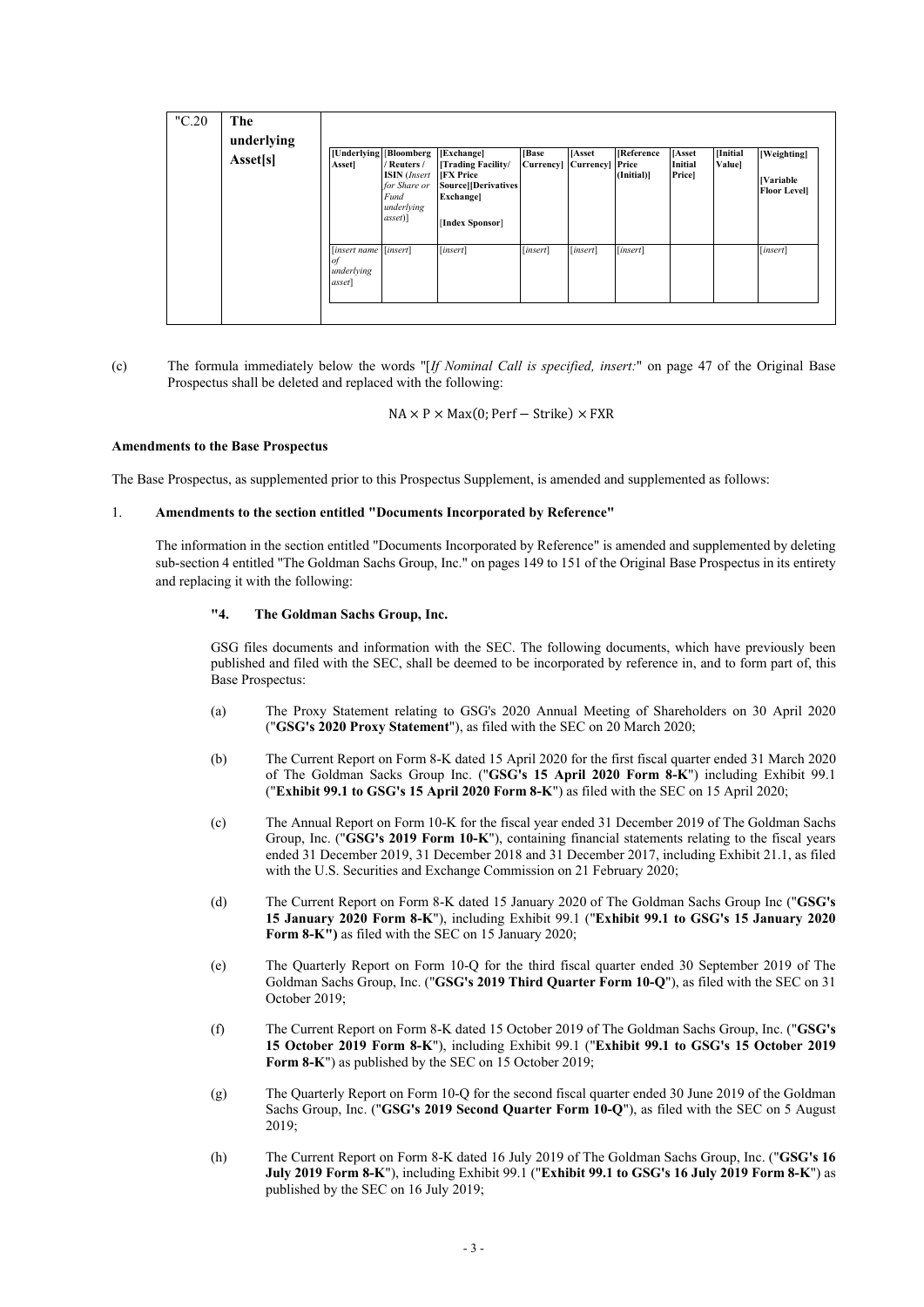- (i) The Quarterly Report on Form 10-Q for the first fiscal quarter ended 31 March 2019 of the Goldman Sachs Group, Inc. ("**GSG's 2019 First Quarter Form 10-Q**"), as filed with the SEC on 3 May 2019;
- (j) The Annual Report on Form 10-K for the fiscal year ended 31 December 2018 of The Goldman Sachs Group, Inc. ("**GSG's 2018 Form 10-K**"), containing financial statements relating to the fiscal years ended 31 December 2018, 31 December 2017 and 31 December 2016, including Exhibit 21.1, as filed with the U.S. Securities and Exchange Commission on 26 February 2019; and
- (k) The Proxy Statement relating to GSG's 2019 Annual Meeting of Shareholders on 2 May 2019 ("**GSG's 2019 Proxy Statement**"), as filed with the SEC on 22 March 2019.

The following table indicates where information required by the Prospectus Regulation is to be disclosed in, and incorporated by reference into, this Base Prospectus can be found in the documents referred to above:

| <b>Information required by the Prospectus Regulation</b>                                                                                                                  | Document/Location                                                   |  |  |  |
|---------------------------------------------------------------------------------------------------------------------------------------------------------------------------|---------------------------------------------------------------------|--|--|--|
| Selected financial information for the fiscal years ended 31<br>December 2019, 31 December 2018, 31 December 2017 (Annex<br>IV, Section 3.1 of the Prospectus Regulation) | GSG's 2019 Form 10-K (p. 199)                                       |  |  |  |
| Risk factors relating to GSG (Annex IV, Section 4 of the<br>Prospectus Regulation)                                                                                        | GSG's 2019 Form 10-K (pp. 23-44)                                    |  |  |  |
| <b>Information about GSG</b>                                                                                                                                              |                                                                     |  |  |  |
| History and development of the company (Annex IV, Section 5.1<br>of the Prospectus Regulation)                                                                            | GSG's 2019 Form 10-K (p. 1)                                         |  |  |  |
| Investments (Annex IV, Section 5.2 of the Prospectus Regulation)                                                                                                          | GSG's 2019 Form 10-K (pp. 65-68, 75-77,<br>82-86, 138-139, 165-169) |  |  |  |
| <b>Business overview</b>                                                                                                                                                  |                                                                     |  |  |  |
| GSG's principal activities (Annex IV, Section 6.1 of the<br>Prospectus Regulation)                                                                                        | GSG's 2019 Form 10-K (pp. 1-5, 109)                                 |  |  |  |
| GSG's principal markets (Annex IV, Section 6.2 of the Prospectus<br>Regulation)                                                                                           | GSG's 2019 Form 10-K (pp. 1-7, 45, 47,<br>184)                      |  |  |  |
| Organisational Structure (Annex IV, Section 7 of the Prospectus<br>Regulation)                                                                                            | GSG's 2019 Form 10-K (pp. 40, Exhibit<br>21.1)                      |  |  |  |
| Trend information (Annex IV, Section 8 of the Prospectus                                                                                                                  | GSG's 2019 Form 10-K (pp. 46-101)                                   |  |  |  |
| Regulation)                                                                                                                                                               | GSG's 15 April 2020 Form 8-K (Exhibit<br>99.1)                      |  |  |  |
| Administrative, management and supervisory bodies, including<br>conflicts of interest (Annex IV, Section 10 of the Prospectus                                             | GSG's 2020 Proxy Statement (pp. 1, 5, 8-28,<br>$70-73)$             |  |  |  |
| Regulation)                                                                                                                                                               | GSG's 2019 Form 10-K (p. 46-101)                                    |  |  |  |
| Audit committee (Annex IV, Section 11.1 of the Prospectus<br>Regulation)                                                                                                  | GSG's 2020 Proxy Statement (pp. 17, 62-64)                          |  |  |  |
| Beneficial owners of more than five per cent. (Annex IV, Section<br>12 of the Prospectus Regulation)                                                                      | GSG's 2020 Proxy Statement (p. 76)                                  |  |  |  |
| <b>Financial information</b>                                                                                                                                              |                                                                     |  |  |  |
| Audited historical financial information for the fiscal years ended<br>31 December 2019, 31 December 2018 and 31 December 2017                                            | GSG's 2019 Form 10-K (pp. 105-203)                                  |  |  |  |

(*Annex IV, Section 13.1-13.4 of the Prospectus Regulation*)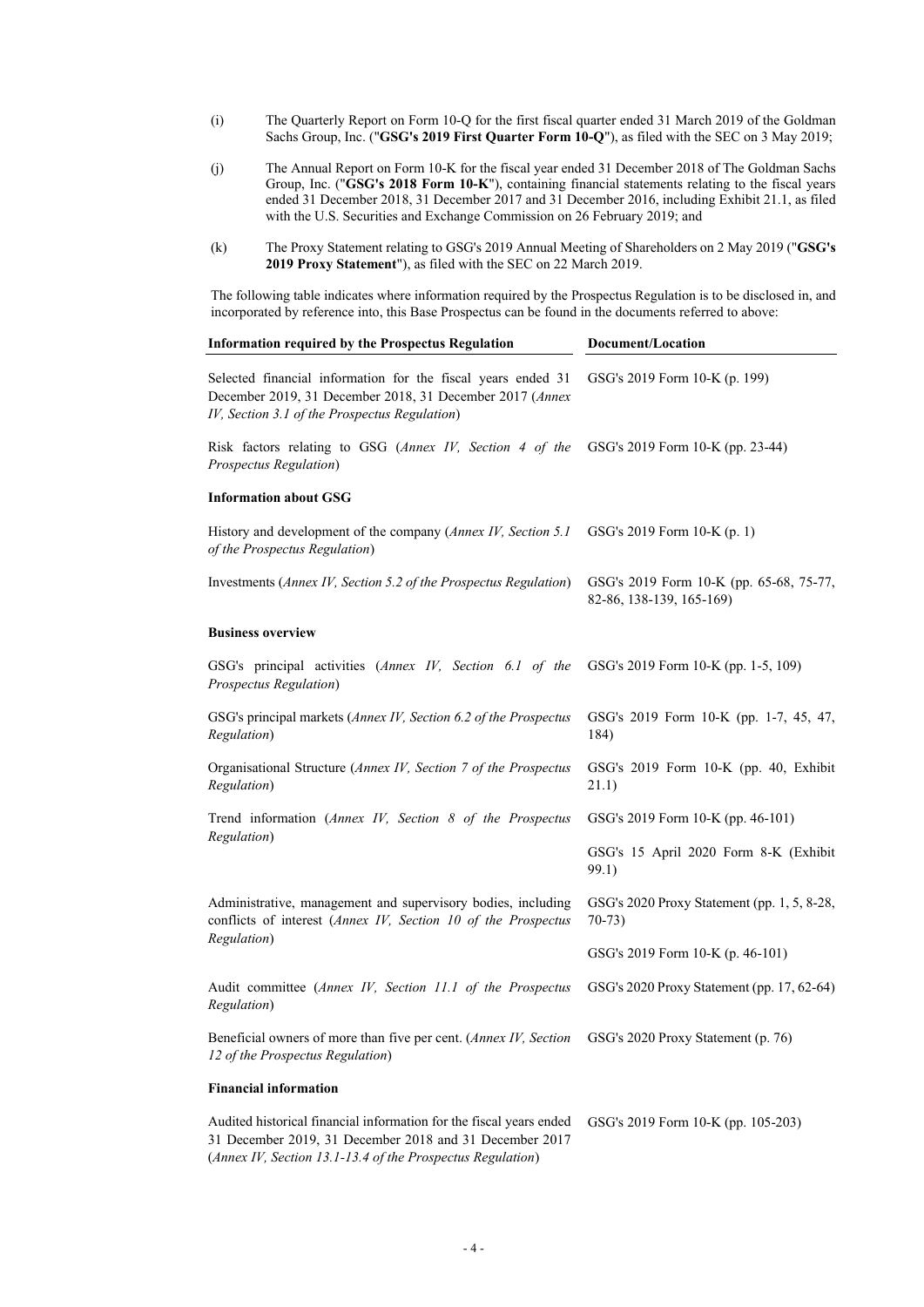| Audit report ( <i>Annex IV</i> , <i>Section 13.1 of the Prospectus</i><br><i>Regulation</i> )                                      | GSG's 2019 Form 10-K (p. 103-104)             |
|------------------------------------------------------------------------------------------------------------------------------------|-----------------------------------------------|
| Balance sheet ( <i>Annex IV</i> , <i>Section 13.1 of the Prospectus</i><br>Regulation)                                             | GSG's 2019 Form 10-K $(p. 106)$               |
| Income statement ( <i>Annex IV</i> , <i>Section 13.1 of the</i> GSG's 2019 Form 10-K (p. 105)<br>Prospectus Regulation)            |                                               |
| Cash flow statement ( <i>Annex IV</i> , <i>Section 13.1 of the</i> GSG's 2019 Form 10-K (p. 108)<br><b>Prospectus Regulation</b> ) |                                               |
| Accounting policies and explanatory notes ( <i>Annex IV</i> ,<br>Section 13.1 of the Prospectus Regulation)                        | GSG's 2019 Form 10-K (pp. 47-50, 109-<br>203) |
| Legal and arbitration proceedings (Annex IV, Section 13.6 of the<br>Prospectus Regulation)                                         | GSG's 2019 Form 10-K (pp. 45, 185-193)        |

#### **Additional information**

Share capital (*Annex IV, Section 14.1 of the Prospectus*  GSG's 2019 Form 10-K (pp. 107, 169-171) *Regulation*)

Any information included in the documents incorporated by reference that is not included in the cross-reference list is not incorporated by reference and is therefore not relevant to an investor (meaning that it is not necessary information to be included in the Base Prospectus pursuant to Article 6(1) of the Prospectus Regulation and is not otherwise required to be included under the relevant schedules of Commission Regulation (EC) No 809/2004, as amended (the "**Prospectus Regulation**")."

# 2. **Amendments to the section entitled "Form of Final Terms (Instruments)"**

The information in the section entitled "Form of Final Terms (Instruments)" is amended and supplemented by deleting sub-paragraph (ix) of paragraph 34 (*Autocall Payout Conditions*) of the Contractual Terms on page 607 of the Original Base Prospectus in its entirety and replacing it with the following:

| " $(ix)$ | Simultaneous Autocall Conditions: | [Applicable] [Not Applicable]. <i>(If Not Applicable, delete</i> )<br>the remaining sub-paragraph of this paragraph)                                         |  |
|----------|-----------------------------------|--------------------------------------------------------------------------------------------------------------------------------------------------------------|--|
|          |                                   | [[Aggregate Autocall Event Amounts] [Highest]<br>Autocall Event Amount] [Lowest Autocall Event<br>Amount] [Average Autocall Event Amount] is<br>applicable]" |  |

#### 3. **Amendments to the section entitled "General Information"**

The information in the section entitled "General Information" is amended and supplemented by deleting sub-section 5 (*Availability of Documents*) on pages 904 to 905 of the Original Base Prospectus and replacing it with the following:

# "**5. Availability of Documents**

For so long as any Securities shall be outstanding or may be issued under the Programme, copies of the following documents may be obtained free of charge upon request during normal business hours from the specified office of the Issuers and the office of the Paying Agent in Luxembourg and each of the Paying Agents:

- (i) the constitutional documents of GSI;
- (ii) the constitutional documents of GSW;
- (iii) the constitutional documents of GSFCI;
- (iv) the certificate of incorporation of GSG;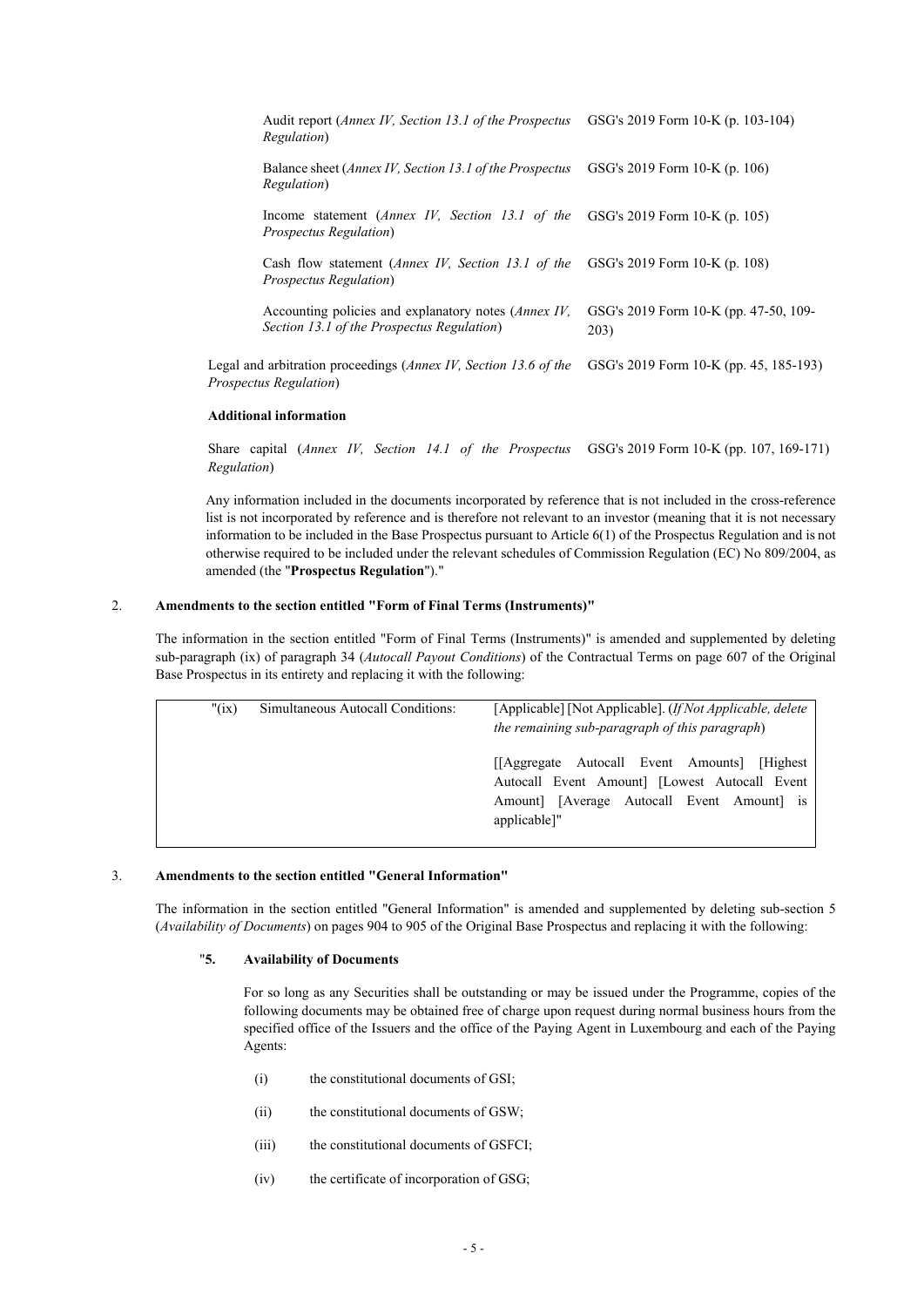- (v) GSI's 2019 Third Quarter Financial Report;
- (vi) GSI's 2019 Second Quarter Financial Report;
- (vii) GSI's 2019 First Quarter Financial Report;
- (viii) GSI's Regulatory Ratios, 31 December 2019;
- (ix) GSI's Regulatory Ratios, 31 August 2019;
- (x) GSI's Regulatory Ratios, 31 May 2019;
- (xi) GSI's Regulatory Ratios, 28 February 2019;
- (xii) GSI's 2019 Annual Report;
- (xiii) GSI's 2018 Annual Report;
- (xiv) GSI's 2017 Annual Report;
- (xv) GSW's 2019 Interim Financial Statements;
- (xvi) GSW's 2018 Financial Statements;
- (xvii) GSW's 2017 Financial Statements;
- (xviii) GSW's 2019 Financial Statements;
- (xix) GSFCI's 2019 Interim Financial Report;
- (xx) GSFCI's 2018 Financial Statements;
- (xxi) GSFCI's 2017 Financial Statements;
- (xxii) GSG's 15 April 2020 Form 8-K;
- (xxiii) GSG's 15 January 2020 Form 8-K;
- (xxiv) GSG's 15 October 2019 Form 8-K;
- (xxv) GSG's 16 July 2019 Form 8-K;
- (xxvi) GSG's 2019 First Quarter Form 10-Q;
- (xxvii) GSG's 2019 Second Quarter Form 10-Q;
- (xxviii) GSG's 2019 Third Quarter Form 10-Q;
- (xxix) GSG's 2020 Proxy Statement;
- (xxx) GSG's 2019 Proxy Statement;
- (xxxi) GSG's 2019 Form 10-K;
- (xxxi) GSG's 2018 Form 10-K;
- (xxxiii) the GSG Guaranty;
- (xxxiv) the GSI Guarantee;
- (xxxv) the GSI (Cayman) Guarantee;
- (xxxvi) the Programme Agency Agreement;
- (xxxvii) the Deed of Covenant and the Cayman Deed of Covenant;